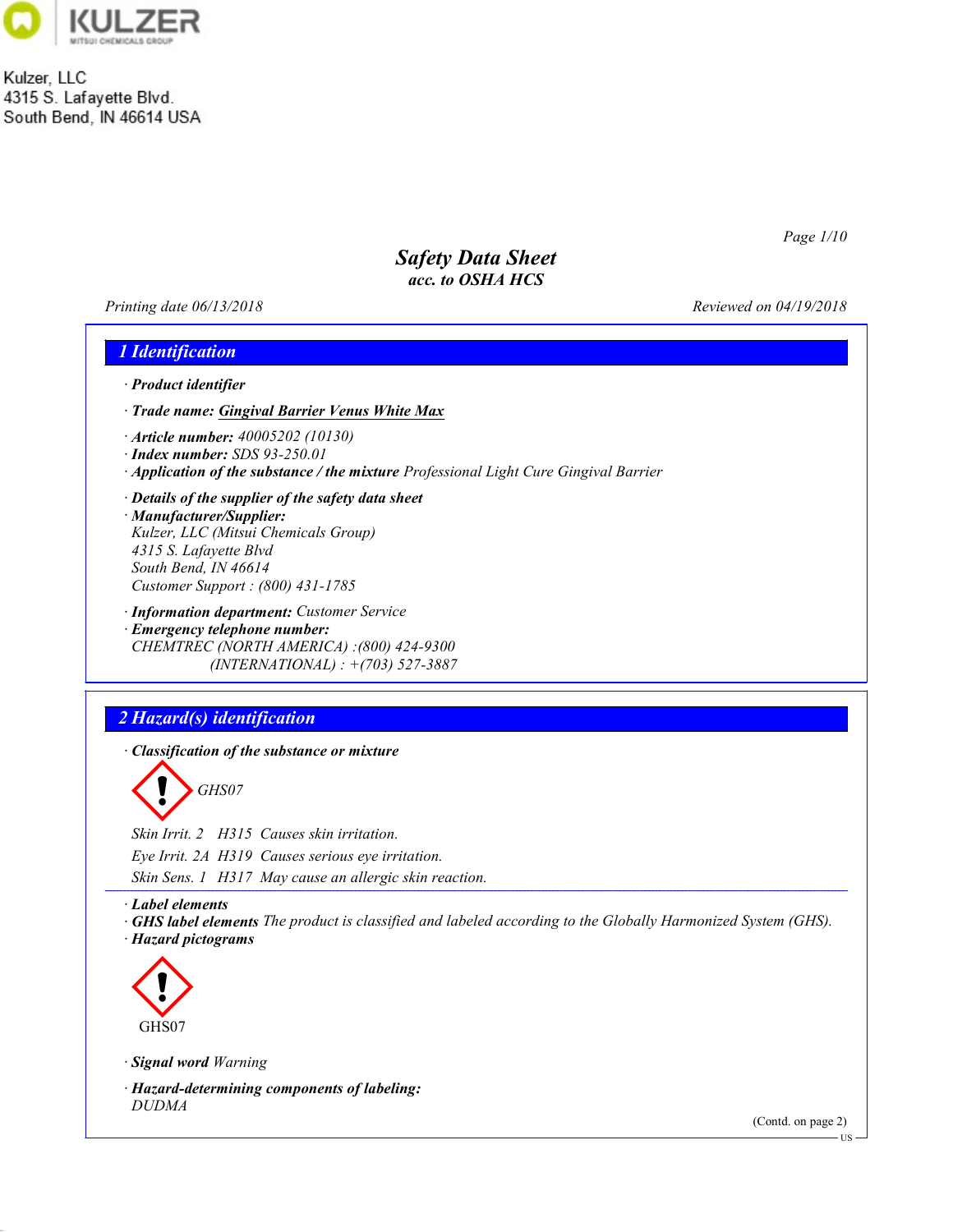Printing date  $06/13/2018$  Reviewed on 04/19/2018

### Trade name: Gingival Barrier Venus White Max

| (Contd. of page 1)<br>Amine Methacrylate                                                                       |
|----------------------------------------------------------------------------------------------------------------|
| $\cdot$ Hazard statements                                                                                      |
| Causes skin irritation.                                                                                        |
| Causes serious eye irritation.                                                                                 |
| May cause an allergic skin reaction.                                                                           |
| · Precautionary statements                                                                                     |
| Avoid breathing dust/fume/gas/mist/vapors/spray                                                                |
| Wash thoroughly after handling.                                                                                |
| Contaminated work clothing must not be allowed out of the workplace.                                           |
| Wear protective gloves / eye protection / face protection.                                                     |
| If on skin: Wash with plenty of water.                                                                         |
| If in eyes: Rinse cautiously with water for several minutes. Remove contact lenses, if present and easy to do. |
| Continue rinsing.                                                                                              |
| Take off contaminated clothing and wash it before reuse.                                                       |
| If skin irritation or rash occurs: Get medical advice/attention.                                               |
| Specific treatment (see on this label).                                                                        |
| If eye irritation persists: Get medical advice/attention.                                                      |
| Wash contaminated clothing before reuse.                                                                       |
| Dispose of contents/container in accordance with local/regional/national/international regulations.            |
| · Classification system:                                                                                       |
| $\cdot$ NFPA ratings (scale 0 - 4)                                                                             |
|                                                                                                                |
| $Health = 2$                                                                                                   |
| $Fire = 0$                                                                                                     |
| $Reactivity = 0$                                                                                               |
| $\cdot$ HMIS-ratings (scale 0 - 4)                                                                             |
|                                                                                                                |
| <b>HEALTH</b><br> 2 <br>$Health = 2$                                                                           |
| $\boxed{0}$<br>$Fire = 0$<br><b>FIRE</b>                                                                       |
| $Reactivity = 0$<br>REACTIVITY <sup>0</sup>                                                                    |
|                                                                                                                |
| $\cdot$ Other hazards                                                                                          |
| · Results of PBT and vPvB assessment<br>· <b>PBT</b> : Not applicable.                                         |
| $\cdot$ vPvB: Not applicable.                                                                                  |
|                                                                                                                |
|                                                                                                                |
| 3 Composition/information on ingredients                                                                       |
|                                                                                                                |
| · Chemical characterization: Mixtures                                                                          |

· Description: Mixture of the substances listed below with nonhazardous additions.

| · Dangerous components: |                                        |              |  |
|-------------------------|----------------------------------------|--------------|--|
| 72869-86-4 DUDMA        |                                        | $>$ 50-≤85%  |  |
|                         | 112926-00-8 Synthetic Amorphous Silica | $< 11\%$     |  |
| $12001 - 26 - 2$ Mica   |                                        | $\leq 2.5\%$ |  |
|                         | Amine Methacrylate                     | $< 1\%$      |  |

# 4 First-aid measures

· Description of first aid measures

· After inhalation:

47.0.1

Seek medical treatment in case of complaints.

(Contd. on page 3)

US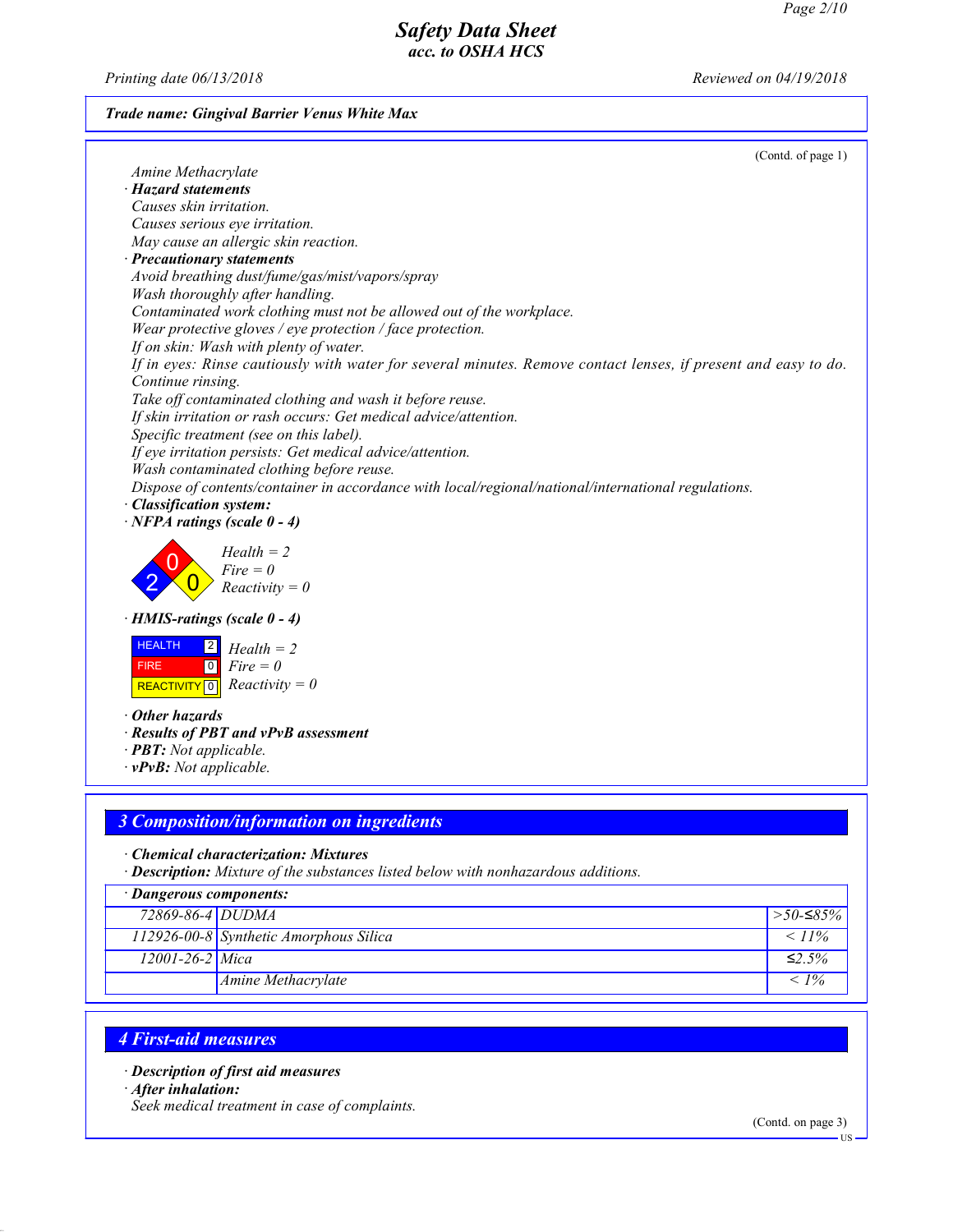(Contd. of page 2)

### Safety Data Sheet acc. to OSHA HCS

Printing date  $06/13/2018$  Reviewed on  $04/19/2018$ 

#### Trade name: Gingival Barrier Venus White Max

Supply fresh air and to be sure call for a doctor.

In case of unconsciousness place patient stably in side position for transportation.

· After skin contact:

If skin irritation continues, consult a doctor.

Immediately wash with water and soap and rinse thoroughly.

· After eye contact:

Rinse opened eye for several minutes under running water. If symptoms persist, consult a doctor.

 $\cdot$  After swallowing: If swallowed in large quantities seek medical attention.

· Information for doctor:

· Most important symptoms and effects, both acute and delayed No further relevant information available.

· Indication of any immediate medical attention and special treatment needed

No further relevant information available.

#### 5 Fire-fighting measures

· Extinguishing media

· Suitable extinguishing agents:

Water spray, fog, or mist, foam, dry chemical, carbon dioxide Use fire fighting measures that suit the environment.

· Special hazards arising from the substance or mixture No further relevant information available.

· Advice for firefighters

· Protective equipment: No special measures required.

### 6 Accidental release measures

· Personal precautions, protective equipment and emergency procedures Not required.

· Environmental precautions: No special measures required.

· Methods and material for containment and cleaning up:

Absorb with liquid-binding material (sand, diatomite, acid binders, universal binders, sawdust).

· Reference to other sections

47.0.1

See Section 7 for information on safe handling.

See Section 8 for information on personal protection equipment.

See Section 13 for disposal information.

#### · Protective Action Criteria for Chemicals

| $\overline{PAC-1}$ :  |                                        |                                  |
|-----------------------|----------------------------------------|----------------------------------|
| 72869-86-4 DUDMA      |                                        | $120$ mg/m <sup>3</sup>          |
|                       | 112926-00-8 Synthetic Amorphous Silica | $\sqrt{18} \text{ mg/m}^3$       |
| $12001 - 26 - 2$ Mica |                                        | $9 \ mg/m3$                      |
| $\cdot$ PAC-2:        |                                        |                                  |
| 72869-86-4 DUDMA      |                                        | 1,300 mg/m <sup>3</sup>          |
|                       | 112926-00-8 Synthetic Amorphous Silica | $\sqrt{200}$ mg/m <sup>3</sup>   |
| 12001-26-2 Mica       |                                        | 99 mg/m $3$                      |
| $\cdot$ PAC-3:        |                                        |                                  |
| 72869-86-4 DUDMA      |                                        | $\sqrt{7,}900 \,\mathrm{mg/m^3}$ |
|                       | 112926-00-8 Synthetic Amorphous Silica | $1,200$ mg/m <sup>3</sup>        |
| $12001 - 26 - 2$ Mica |                                        | $\frac{590}{mg/m^3}$             |
|                       |                                        | . US                             |

(Contd. on page 4)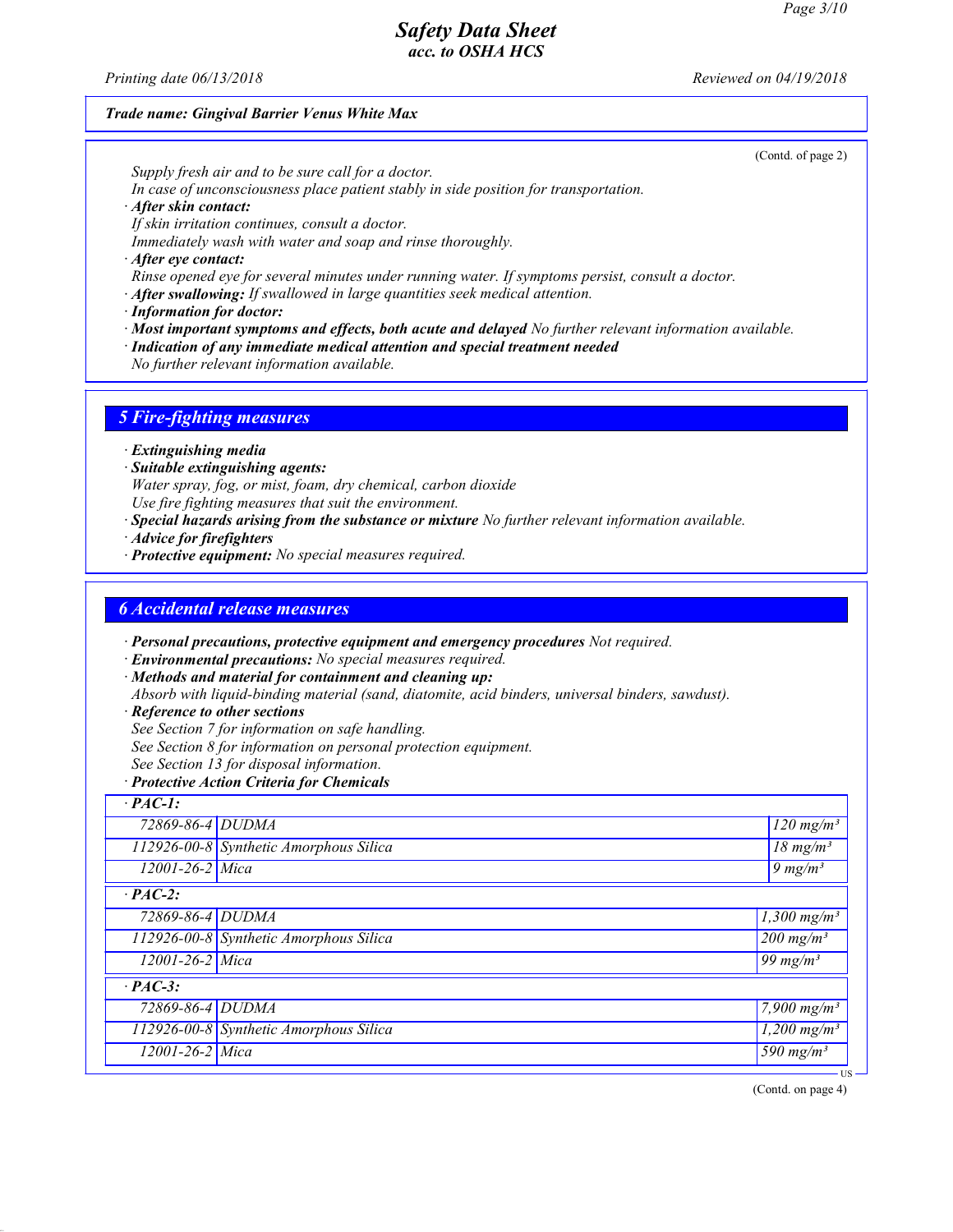Printing date  $06/13/2018$  Reviewed on  $04/19/2018$ 

Trade name: Gingival Barrier Venus White Max

(Contd. of page 3)

### 7 Handling and storage

- · Handling:
- · Precautions for safe handling No special precautions are necessary if used correctly.
- · Information about protection against explosions and fires: No special measures required.
- · Conditions for safe storage, including any incompatibilities
- · Storage:
- · Requirements to be met by storerooms and receptacles: No special requirements.
- · Information about storage in one common storage facility: Not required.
- · Further information about storage conditions:
- See product labelling.
- Keep receptacle tightly sealed.
- · Specific end use(s) Professional Light Cure Gingival Barrier

### 8 Exposure controls/personal protection

· Additional information about design of technical systems: No further data; see item 7.

· Control parameters

· Components with limit values that require monitoring at the workplace:

The following constituents are the only constituents of the product which have a PEL, TLV or other recommended exposure limit.

At this time, the other constituents have no known exposure limits.

| 112926-00-8 Synthetic Amorphous Silica                                                      |  |  |  |
|---------------------------------------------------------------------------------------------|--|--|--|
| PEL 20mppcf or 80mg/m3 /%SiO2                                                               |  |  |  |
| REL Long-term value: 6 mg/m <sup>3</sup>                                                    |  |  |  |
| See Pocket Guide App. C                                                                     |  |  |  |
| TLV TLV withdrawn                                                                           |  |  |  |
| 12001-26-2 Mica                                                                             |  |  |  |
| PEL Long-term value: 20 mppcf ppm                                                           |  |  |  |
| $\langle$ 1% crystalline silica                                                             |  |  |  |
| REL Long-term value: $3*mg/m^3$                                                             |  |  |  |
| <i>*respirable dust; containing &lt; <math>1\%</math> quartz</i>                            |  |  |  |
| TLV Long-term value: $3 * mg/m^3$                                                           |  |  |  |
| *as respirable fraction                                                                     |  |  |  |
| · Additional information: The lists that were valid during the creation were used as basis. |  |  |  |
| $\cdot$ Exposure controls                                                                   |  |  |  |
| · Personal protective equipment:                                                            |  |  |  |
|                                                                                             |  |  |  |

· General protective and hygienic measures: Keep away from foodstuffs, beverages and feed. Immediately remove all soiled and contaminated clothing. Wash hands before breaks and at the end of work. Avoid contact with the eyes and skin.

· Breathing equipment: Not required.

· Protection of hands:



47.0.1

Protective gloves

(Contd. on page 5)

US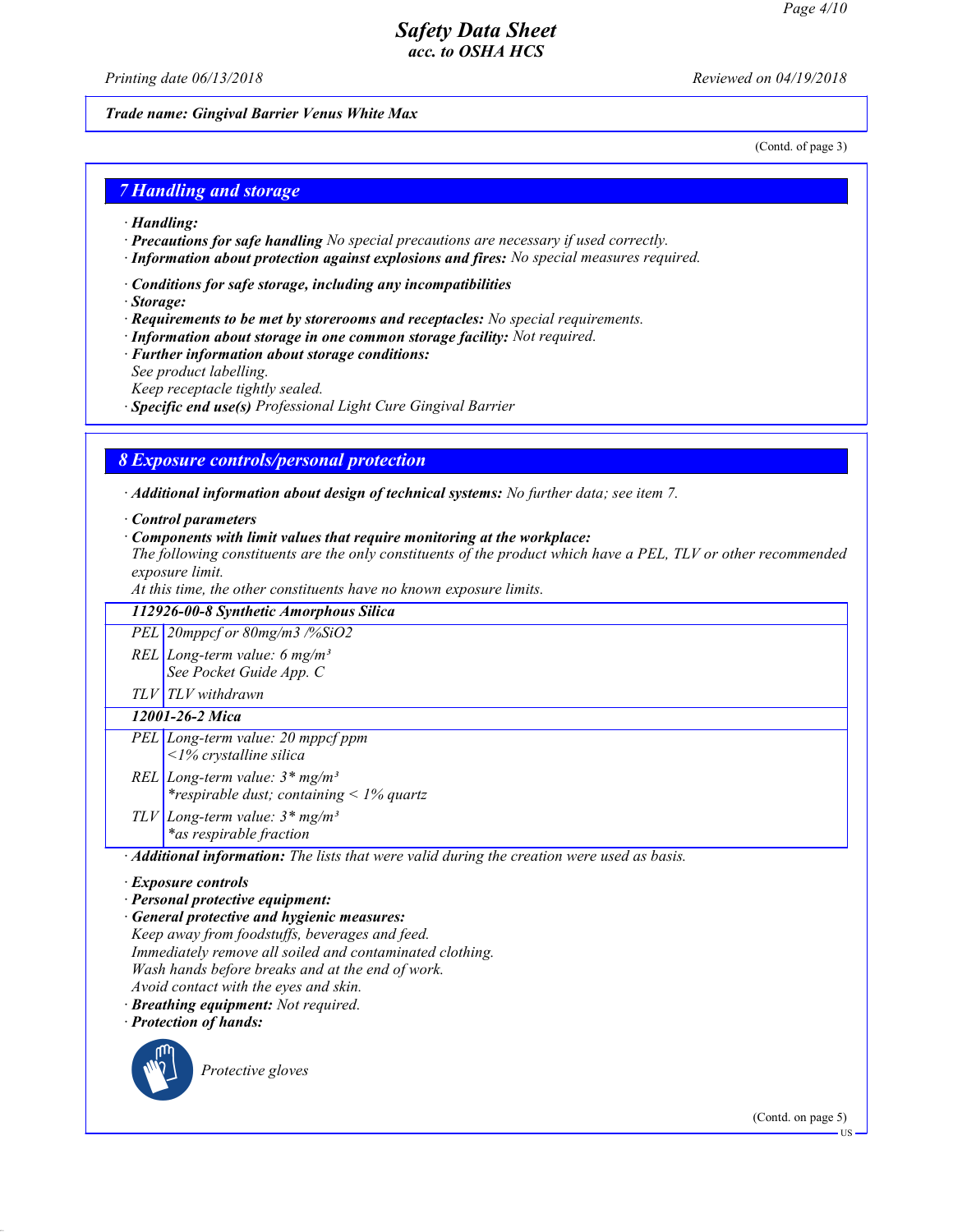Printing date  $06/13/2018$  Reviewed on  $04/19/2018$ 

### Trade name: Gingival Barrier Venus White Max

(Contd. of page 4)

US

The glove material has to be impermeable and resistant to the product/ the substance/ the preparation. Due to missing tests no recommendation to the glove material can be given for the product/ the preparation/ the chemical mixture.

Selection of the glove material is based on consideration of the penetration times, rates of diffusion and the degradation

#### · Material of gloves

The selection of suitable gloves does not only depend on the material, but also on further marks of quality and varies from manufacturer to manufacturer. As the product is a preparation of several substances, the resistance of the glove material can not be calculated in advance and has therefore to be checked prior to the application.

#### Penetration time of glove material

The exact breakthrough time has to be found out by the manufacturer of the protective gloves and has to be observed.

Eye protection:



47.0.1

Tightly sealed goggles

· Body protection: Protective work clothing

| $\cdot$ Information on basic physical and chemical properties<br><b>General Information</b> |                                               |  |
|---------------------------------------------------------------------------------------------|-----------------------------------------------|--|
| $\cdot$ Appearance:                                                                         |                                               |  |
| Form:                                                                                       | Gel                                           |  |
| Color:                                                                                      | <b>Blue Green</b>                             |  |
| $\cdot$ Odor:                                                                               | Acrylic                                       |  |
| · Odor threshold:                                                                           | Not determined.                               |  |
| $\cdot$ pH-value:                                                                           | Not applicable (non-aqueous)                  |  |
| · Change in condition                                                                       |                                               |  |
| Melting point/Melting range:                                                                | <i>Undetermined</i>                           |  |
| <b>Boiling point/Boiling range:</b>                                                         | Undetermined.                                 |  |
| · Flash point:                                                                              | Not applicable.                               |  |
| · Flammability (solid, gaseous):                                                            | Not applicable.                               |  |
| · Decomposition temperature:                                                                | Not determined.                               |  |
| · Auto igniting:                                                                            | Product is not selfigniting.                  |  |
| · Danger of explosion:                                                                      | Product does not present an explosion hazard. |  |
| · Explosion limits:                                                                         |                                               |  |
| Lower:                                                                                      | Not determined.                               |  |
| <b>Upper:</b>                                                                               | Not determined.                               |  |
| · Vapor pressure:                                                                           | Not determined.                               |  |
| $\cdot$ Density at 20 °C:                                                                   | $0.92 - 1.2$ g/cm <sup>3</sup>                |  |
| $\cdot$ Relative density                                                                    | Not determined.                               |  |
| $\cdot$ <i>Vapor density</i>                                                                | Not determined.                               |  |
| $\cdot$ Evaporation rate                                                                    | Not determined.                               |  |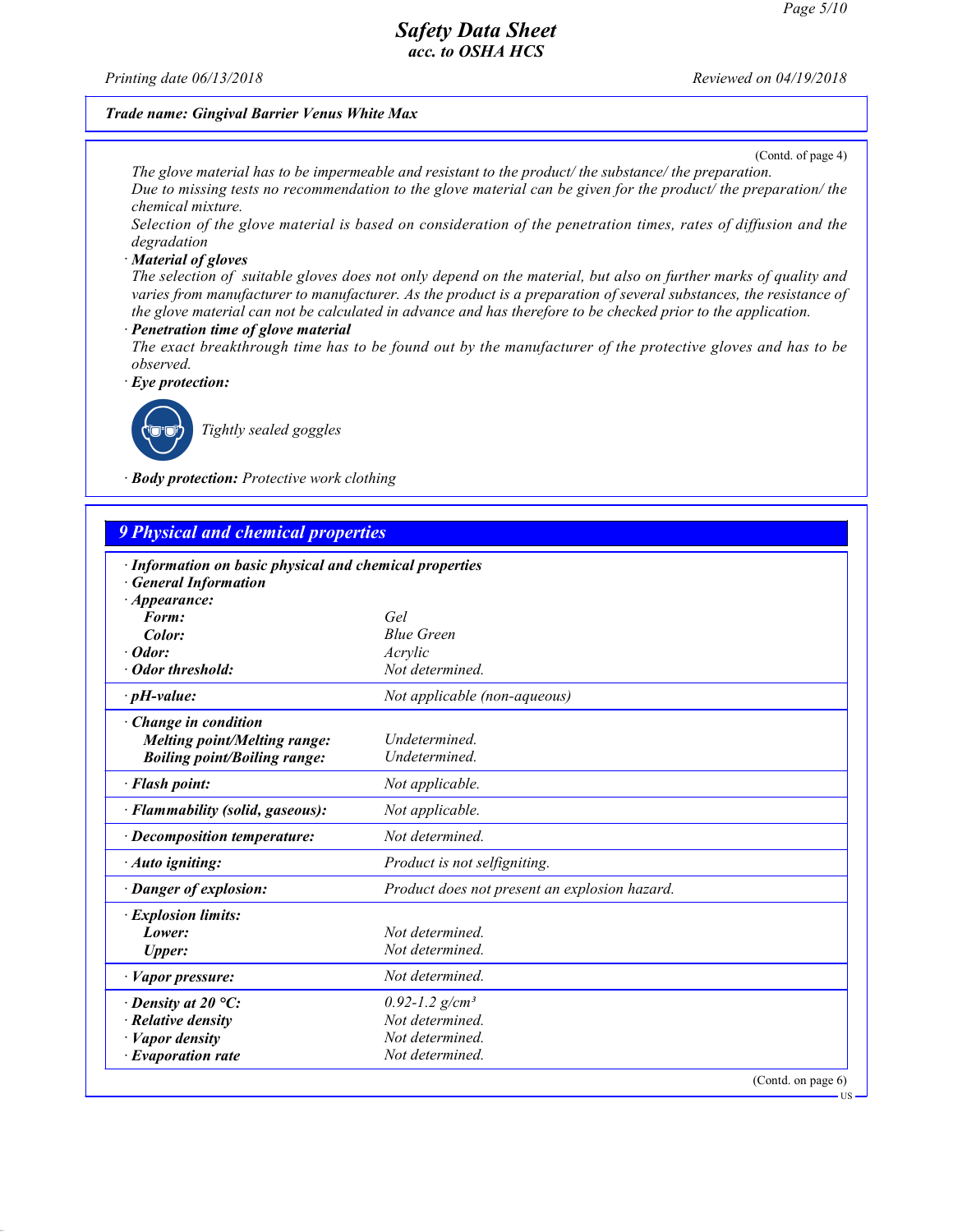Printing date  $06/13/2018$  Reviewed on  $04/19/2018$ 

Trade name: Gingival Barrier Venus White Max

|                                                            |                                            | (Contd. of page $5$ ) |
|------------------------------------------------------------|--------------------------------------------|-----------------------|
| $\cdot$ Solubility in / Miscibility with                   |                                            |                       |
| Water:                                                     | Not miscible or difficult to mix.          |                       |
| · Partition coefficient (n-octanol/water): Not determined. |                                            |                       |
| $\cdot$ <i>Viscosity:</i>                                  |                                            |                       |
| Dynamic:                                                   | Not determined.                            |                       |
| Kinematic:                                                 | Not determined.                            |                       |
| · Solvent content:                                         |                                            |                       |
| <b>VOC</b> content:                                        | $0.00\%$                                   |                       |
|                                                            | 0.0 g/l / 0.00 lb/gl                       |                       |
| $\cdot$ Other information                                  | No further relevant information available. |                       |

### 10 Stability and reactivity

· Reactivity No further relevant information available.

- · Chemical stability
- · Thermal decomposition / conditions to be avoided: No decomposition if used according to specifications.
- · Possibility of hazardous reactions No dangerous reactions known.
- · Conditions to avoid No further relevant information available.
- · Incompatible materials: No further relevant information available.
- · Hazardous decomposition products: No dangerous decomposition products known.

### 11 Toxicological information

· Information on toxicological effects

· Acute toxicity:

· LD/LC50 values that are relevant for classification:

### ATE (Acute Toxicity Estimate)

| Oral            | LD50 | $26,667$ mg/kg (mouse)                    |
|-----------------|------|-------------------------------------------|
| $Dermal$ $LD50$ |      | $\vert$ >21,667 mg/kg (rabbit)            |
|                 |      | Inhalative $ LC50/4 h  > 17.3 mg/l$ (rat) |

|                       | 72869-86-4 DUDMA          |                                        |  |  |
|-----------------------|---------------------------|----------------------------------------|--|--|
| Oral                  | LD50                      | $>$ 5,000 mg/kg (rat)                  |  |  |
|                       |                           | 112926-00-8 Synthetic Amorphous Silica |  |  |
| Oral                  | LD50                      | $>$ 5,000 mg/kg (rat)                  |  |  |
| Dermal                | LD50                      | $>$ 5,000 mg/kg (rabbit)               |  |  |
| Inhalative $LC50/4 h$ |                           | $> 0.69$ mg/l (rat)                    |  |  |
|                       | <b>Amine Methacrylate</b> |                                        |  |  |
| Oral                  | LD50                      | $1,550$ mg/kg (rat)                    |  |  |
|                       |                           | $LC50$ Fish 19 mg/l (Fish)             |  |  |
| Dermal                | LD50                      | $2,000$ mg/kg (rabbit)                 |  |  |
|                       |                           | Inhalative $LC50/4 h$ 96 mg/l (rat)    |  |  |

· Primary irritant effect:

47.0.1

· on the skin: Irritant to skin and mucous membranes.

· on the eye: Irritating effect.

· Sensitization: Sensitization possible through skin contact.

(Contd. on page 7)

US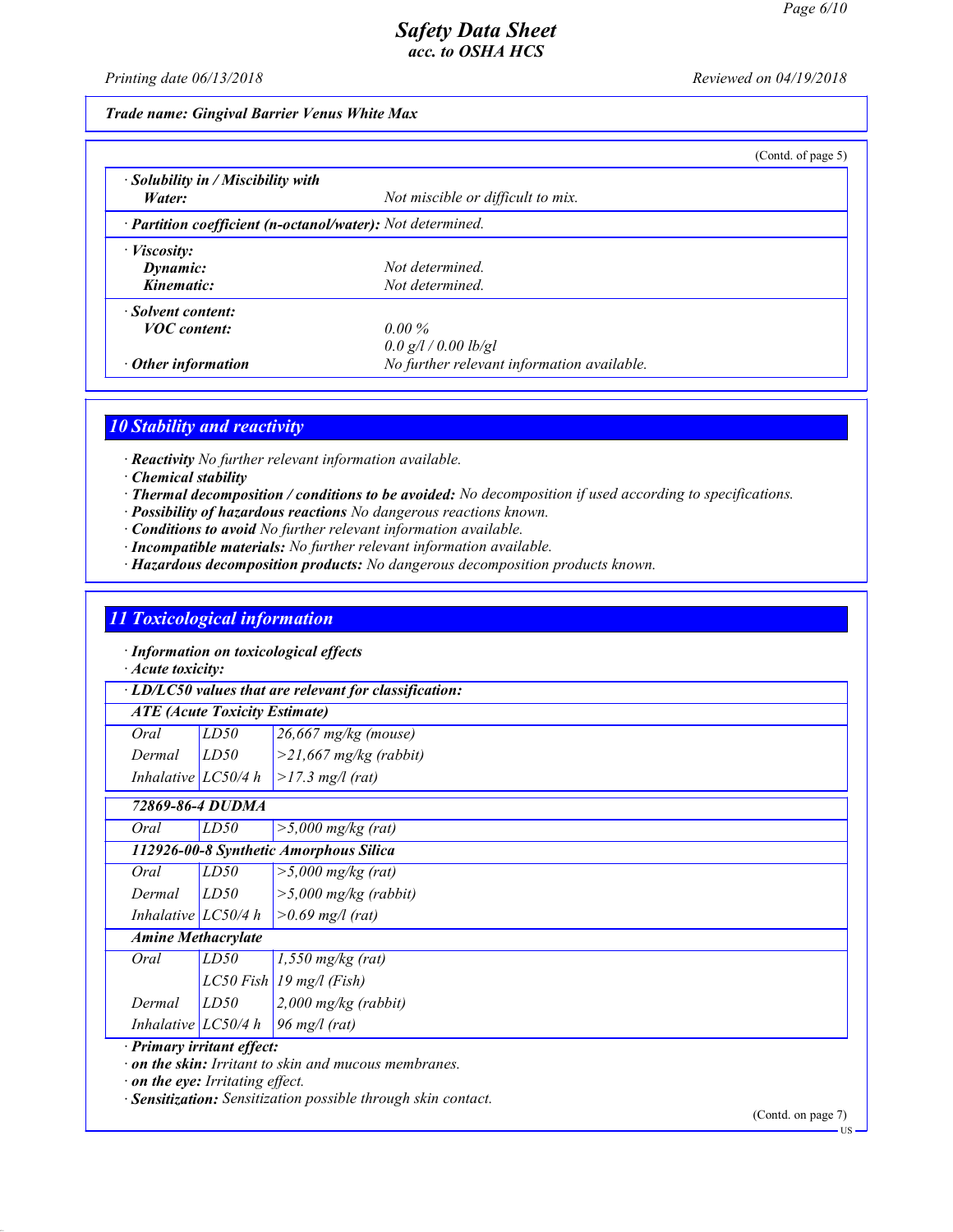(Contd. of page 6)

## Safety Data Sheet acc. to OSHA HCS

Printing date  $06/13/2018$  Reviewed on 04/19/2018

#### Trade name: Gingival Barrier Venus White Max

#### · Additional toxicological information:

The product shows the following dangers according to internally approved calculation methods for preparations: Irritant

#### · Carcinogenic categories

· IARC (International Agency for Research on Cancer)

64-17-5 Ethyl Alcohol 1

68187-11-1 Co-Cr-AL spinel blue green 2B

 $14808-60-7$  Silica Glass 1

· NTP (National Toxicology Program)

 $14808-60-7$  Silica Glass  $K$ 

· OSHA-Ca (Occupational Safety & Health Administration)

None of the ingredients is listed.

### 12 Ecological information

· Toxicity

· Aquatic toxicity:

72869-86-4 DUDMA

 $EC50$  > 0.6 mg/l (Algae) (Toxicity to algae)

>1.2 mg/l (daphnia) (Toxicity to aquatic invertebrates)

Amine Methacrylate

 $EC50$  42 mg/l (Algae)

· Persistence and degradability No further relevant information available.

· Behavior in environmental systems:

- · Bioaccumulative potential No further relevant information available.
- · Mobility in soil No further relevant information available.
- · Additional ecological information:
- · General notes: Not known to be hazardous to water.
- · Results of PBT and vPvB assessment

· PBT: Not applicable.

- $\cdot$  **vPvB:** Not applicable.
- · Other adverse effects No further relevant information available.

### 13 Disposal considerations

· Waste treatment methods

· Recommendation:

Must not be disposed of together with household garbage. Do not allow product to reach sewage system.

- · Uncleaned packagings:
- $\cdot$  **Recommendation:** Disposal must be made according to official regulations.

### 14 Transport information

· UN-Number

47.0.1

 $\cdot$  DOT, ADN, IMDG, IATA not regulated

(Contd. on page 8)

US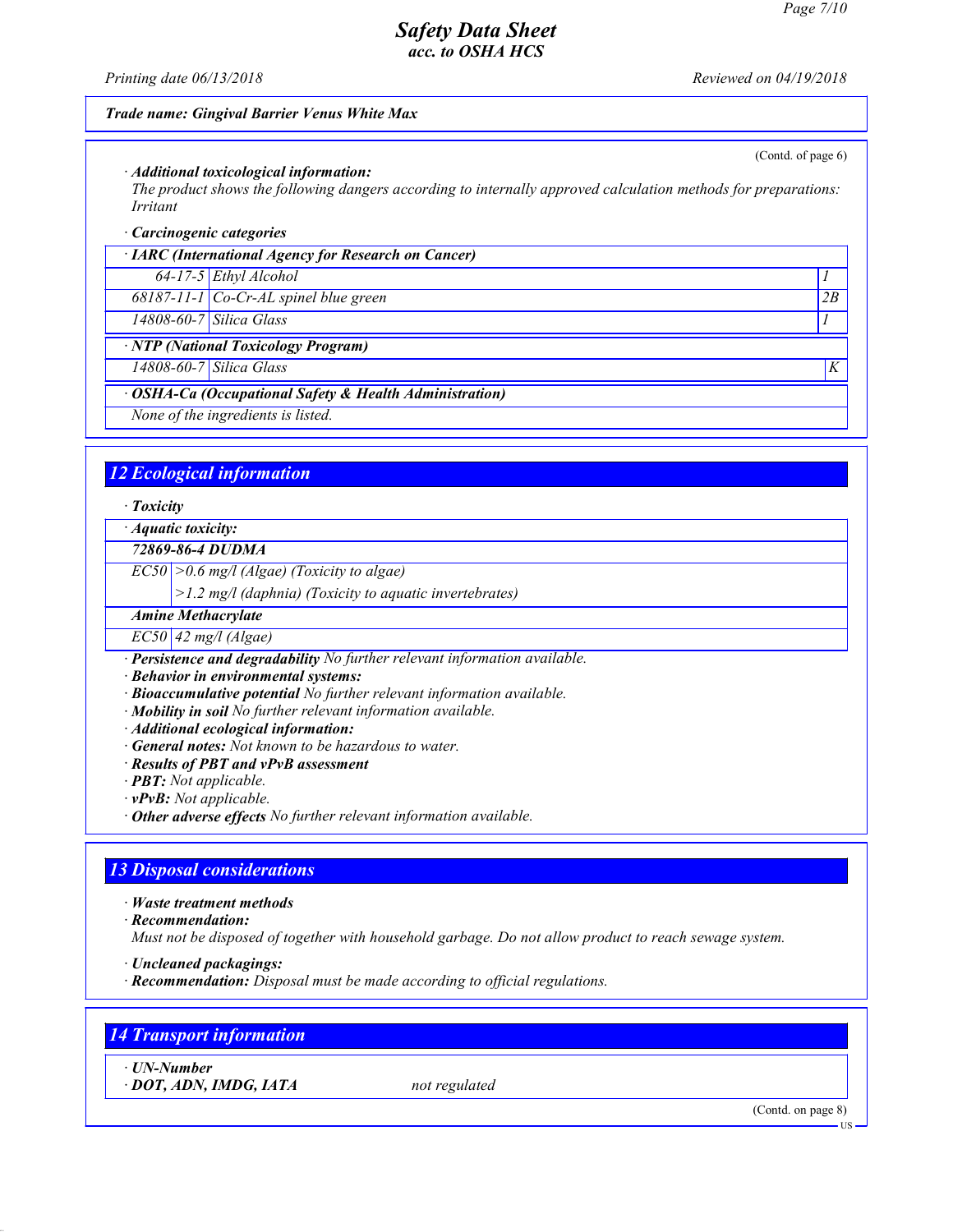Printing date  $06/13/2018$  Reviewed on 04/19/2018

Trade name: Gingival Barrier Venus White Max

|                                                                                     |                                   | (Contd. of page 7) |
|-------------------------------------------------------------------------------------|-----------------------------------|--------------------|
| $\cdot$ UN proper shipping name<br>· DOT, ADN, IMDG, IATA                           | not regulated                     |                    |
| · Transport hazard class(es)                                                        |                                   |                    |
| · DOT, ADN, IMDG, IATA<br>· Class                                                   | not regulated                     |                    |
| · Packing group<br>· DOT, IMDG, IATA                                                | not regulated                     |                    |
| · Environmental hazards:                                                            | Not applicable.                   |                    |
| · Special precautions for user<br>· Stowage Category                                | Not applicable.<br>$\overline{A}$ |                    |
| · Transport in bulk according to Annex II of<br><b>MARPOL73/78 and the IBC Code</b> | Not applicable.                   |                    |
| · UN "Model Regulation":                                                            | not regulated                     |                    |

# 15 Regulatory information

47.0.1

· Safety, health and environmental regulations/legislation specific for the substance or mixture · Sara

| Section 355 (extremely hazardous substances):               |
|-------------------------------------------------------------|
| None of the ingredients is listed.                          |
| Section 313 (Specific toxic chemical listings):             |
| 1344-28-1 Aluminium Oxide                                   |
| $68187-11-1$ Co-Cr-AL spinel blue green                     |
| <b>TSCA</b> (Toxic Substances Control Act):                 |
| All ingredients are listed.                                 |
| · TSCA new (21st Century Act) (Substances not listed)       |
| 112926-00-8 Synthetic Amorphous Silica                      |
| 12001-26-2 Mica                                             |
| Proposition 65                                              |
| <b>Chemicals known to cause cancer:</b>                     |
| 14808-60-7 Silica Glass                                     |
| Chemicals known to cause reproductive toxicity for females: |
| None of the ingredients is listed.                          |
| Chemicals known to cause reproductive toxicity for males:   |
| None of the ingredients is listed.                          |
| · Chemicals known to cause developmental toxicity:          |
| 64-17-5 Ethyl Alcohol                                       |
| · Carcinogenic categories                                   |
| <b>EPA</b> (Environmental Protection Agency)                |
| None of the ingredients is listed.                          |
| (Contd. on page 9)                                          |
| - US                                                        |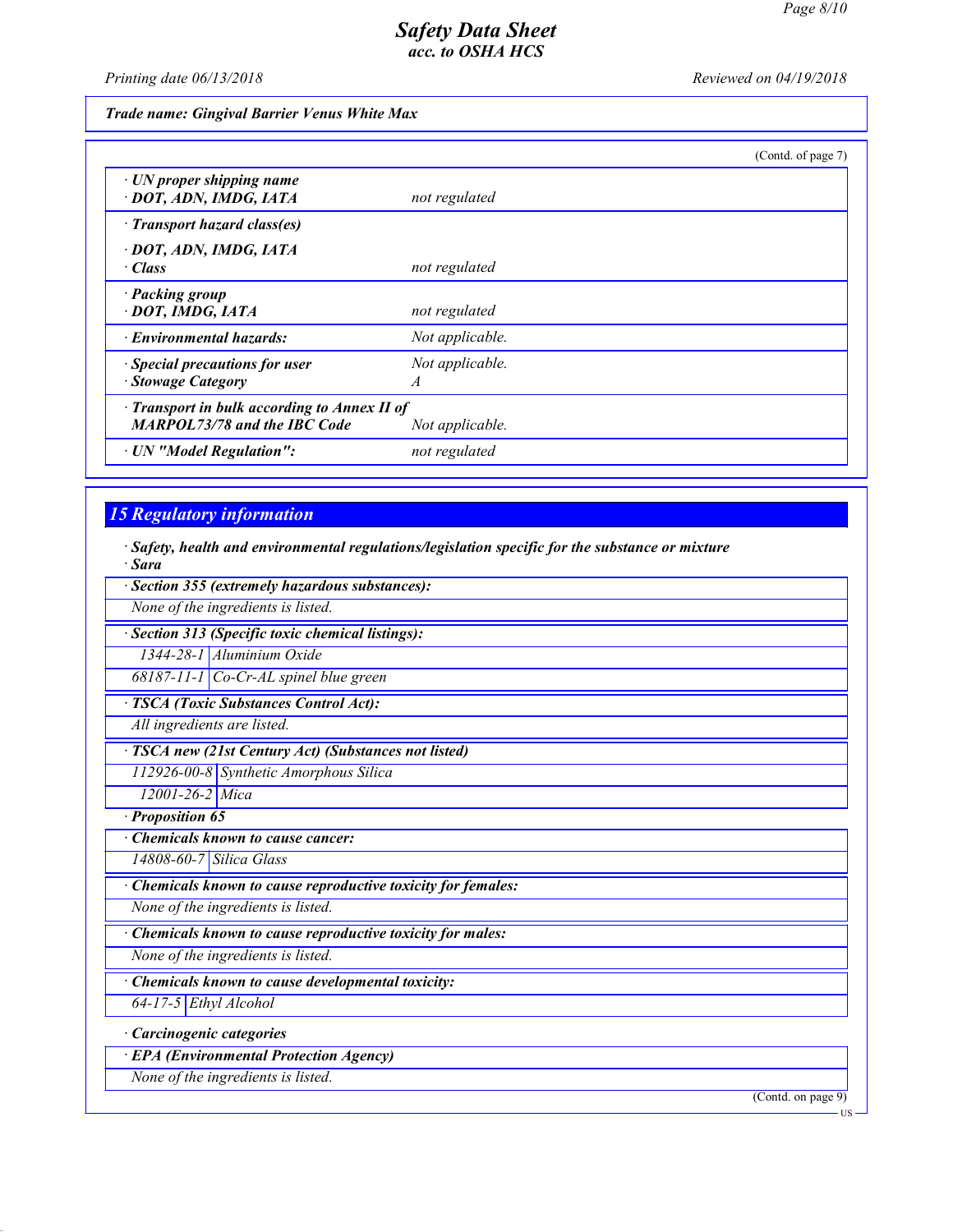Printing date  $06/13/2018$  Reviewed on  $04/19/2018$ 

Trade name: Gingival Barrier Venus White Max

|                                                                                                                                           | (Contd. of page 8) |
|-------------------------------------------------------------------------------------------------------------------------------------------|--------------------|
| · TLV (Threshold Limit Value established by ACGIH)                                                                                        |                    |
| 64-17-5 Ethyl Alcohol                                                                                                                     | A3                 |
| 1344-28-1 Aluminium Oxide                                                                                                                 | A4                 |
| 14808-60-7 Silica Glass                                                                                                                   | $\overline{A2}$    |
| · NIOSH-Ca (National Institute for Occupational Safety and Health)                                                                        |                    |
| 14808-60-7 Silica Glass                                                                                                                   |                    |
| <b>GHS label elements</b> The product is classified and labeled according to the Globally Harmonized System (GHS).<br>· Hazard pictograms |                    |
| GHS07<br>· Signal word Warning                                                                                                            |                    |
|                                                                                                                                           |                    |
| · Hazard-determining components of labeling:                                                                                              |                    |
| <b>DUDMA</b><br>Amine Methacrylate                                                                                                        |                    |
| · Hazard statements                                                                                                                       |                    |
| Causes skin irritation.                                                                                                                   |                    |
| Causes serious eye irritation.                                                                                                            |                    |
| May cause an allergic skin reaction.                                                                                                      |                    |
| · Precautionary statements                                                                                                                |                    |
| Avoid breathing dust/fume/gas/mist/vapors/spray                                                                                           |                    |
| Wash thoroughly after handling.                                                                                                           |                    |
| Contaminated work clothing must not be allowed out of the workplace.                                                                      |                    |
| Wear protective gloves / eye protection / face protection.                                                                                |                    |
| If on skin: Wash with plenty of water.                                                                                                    |                    |
| If in eyes: Rinse cautiously with water for several minutes. Remove contact lenses, if present and easy to do.                            |                    |
| Continue rinsing.                                                                                                                         |                    |
| Take off contaminated clothing and wash it before reuse.                                                                                  |                    |
| If skin irritation or rash occurs: Get medical advice/attention.                                                                          |                    |
| Specific treatment (see on this label).                                                                                                   |                    |
| If eye irritation persists: Get medical advice/attention.                                                                                 |                    |
| Wash contaminated clothing before reuse.                                                                                                  |                    |
| Dispose of contents/container in accordance with local/regional/national/international regulations.                                       |                    |
| · Chemical safety assessment:                                                                                                             |                    |
| Device is biocompatible when used as directed by dental professionals per ISO 10993-1                                                     |                    |

## 16 Other information

47.0.1

This information is based on our present knowledge. However, this shall not constitute a guarantee for any specific product features and shall not establish a legally valid contractual relationship.

- · Department issuing SDS: Regulatory Affairs
- · Contact: Customer Service
- · Date of preparation / last revision 06/13/2018 / -
- · Abbreviations and acronyms:

ADR: Accord européen sur le transport des marchandises dangereuses par Route (European Agreement concerning the International Carriage of Dangerous Goods by Road)

IMDG: International Maritime Code for Dangerous Goods

DOT: US Department of Transportation

IATA: International Air Transport Association

(Contd. on page 10)